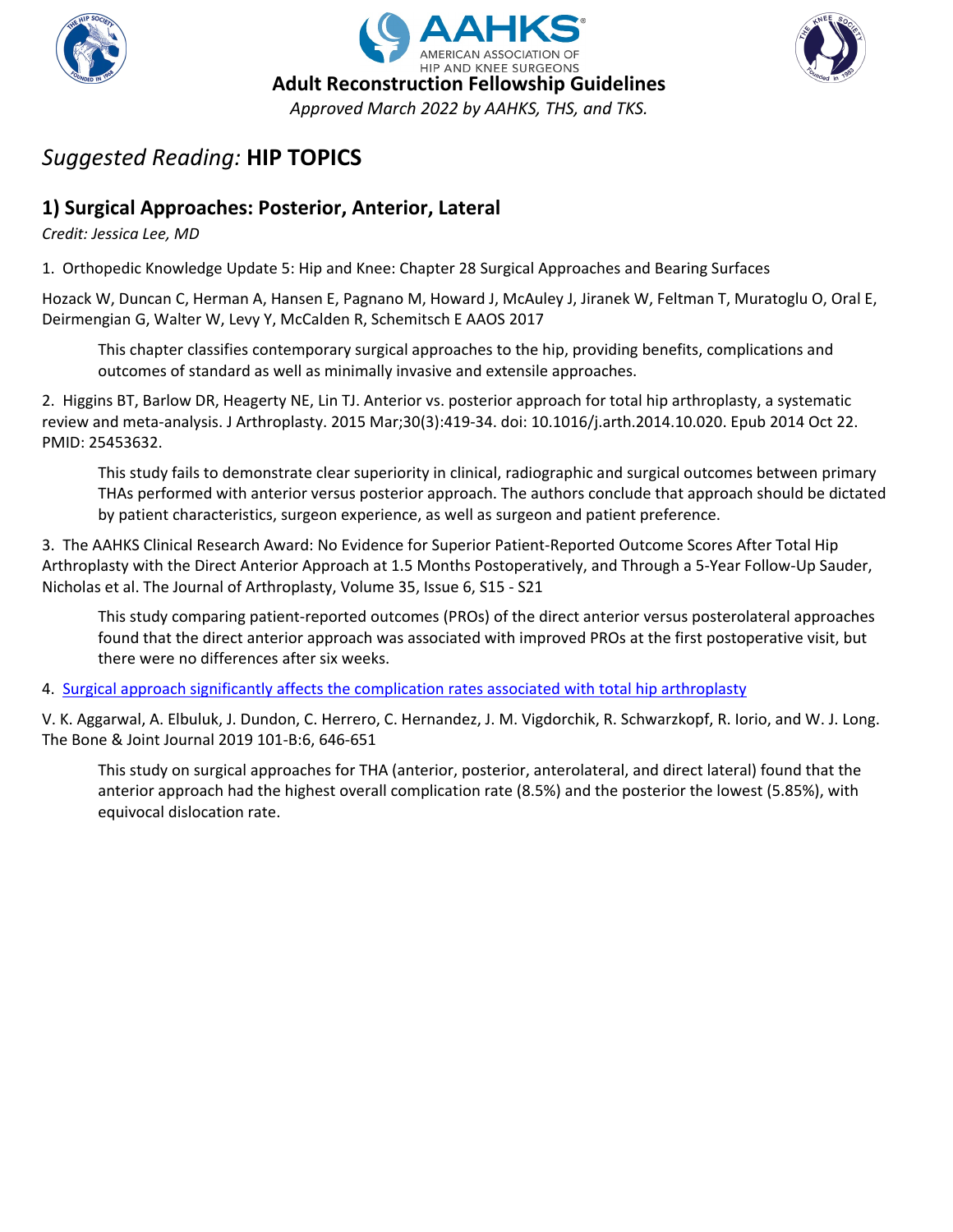





## **2) Avascular Necrosis (AVN) of the Hip: Diagnosis and Management**

1. Orthopedic Knowledge Update 5. Chapter 4: Osteonecrosis of the Hip and Knee. Patel NK, Mistry JB, Elmallah RK, Chughtai M, Nace J, Mont MA. American Academy of Orthopedic Surgeons, 2017.

This chapter provides a comprehensive review of the pathophysiology, radiographic evaluation, classification, natural history, surgical options (both joint preservation and arthroplasty), and treatment outcomes for AVN of the femoral head.

2. Mont MA, Cherian JJ, Sierra RJ, Jones LC, Lieberman JR: Nontraumatic osteonecrosis of the femoral head: Where do we stand today? A ten-year update. J Bone Joint Surg Am 2015;97(19):1604-1627.

This review article covers the pathophysiology, as well as joint preservation and arthroplasty treatments for osteonecrosis of the femoral head.

3. Mont MA, Zywiel MG, Marker DR, McGrath MS, Delanois RE: The natural history of untreated asymptomatic osteonecrosis of the femoral head: A systematic literature review. J Bone Joint Surg Am 2010;92(12):2165-2170.

This review article describes the progression of asymptomatic femoral head AVN to symptomatic disease or collapse, which occurred in 59% of patients (394/664).

4. Kim SM, Lim SJ, Moon YW, Kim YT, Ko KR, Park YS: Cementless modular total hip arthroplasty in patients younger than fifty with femoral head osteonecrosis: Minimum fifteen-year follow-up. J Arthroplasty 2013;28(3): 504-509.

This study demonstrates excellent outcomes, with no revisions for asepctic loosening, 93.8% overall survival, and Harris Hip Score 92.7 after 16.8 years.

5. Marker DR, Seyler TM, Ulrich SD, Srivastava S, Mont MA: Do modern techniques improve core decompression outcomes for hip osteonecrosis? Clin Orthop Relat Res 2008;466(5):1093-1103.

This study compares radiographic and clinical outcomes between core decompression techniques. Success was greatest in patients with small, Ficat Stage I lesions, confirming that core decompression is safe and effective for early stage AVN of the femoral head.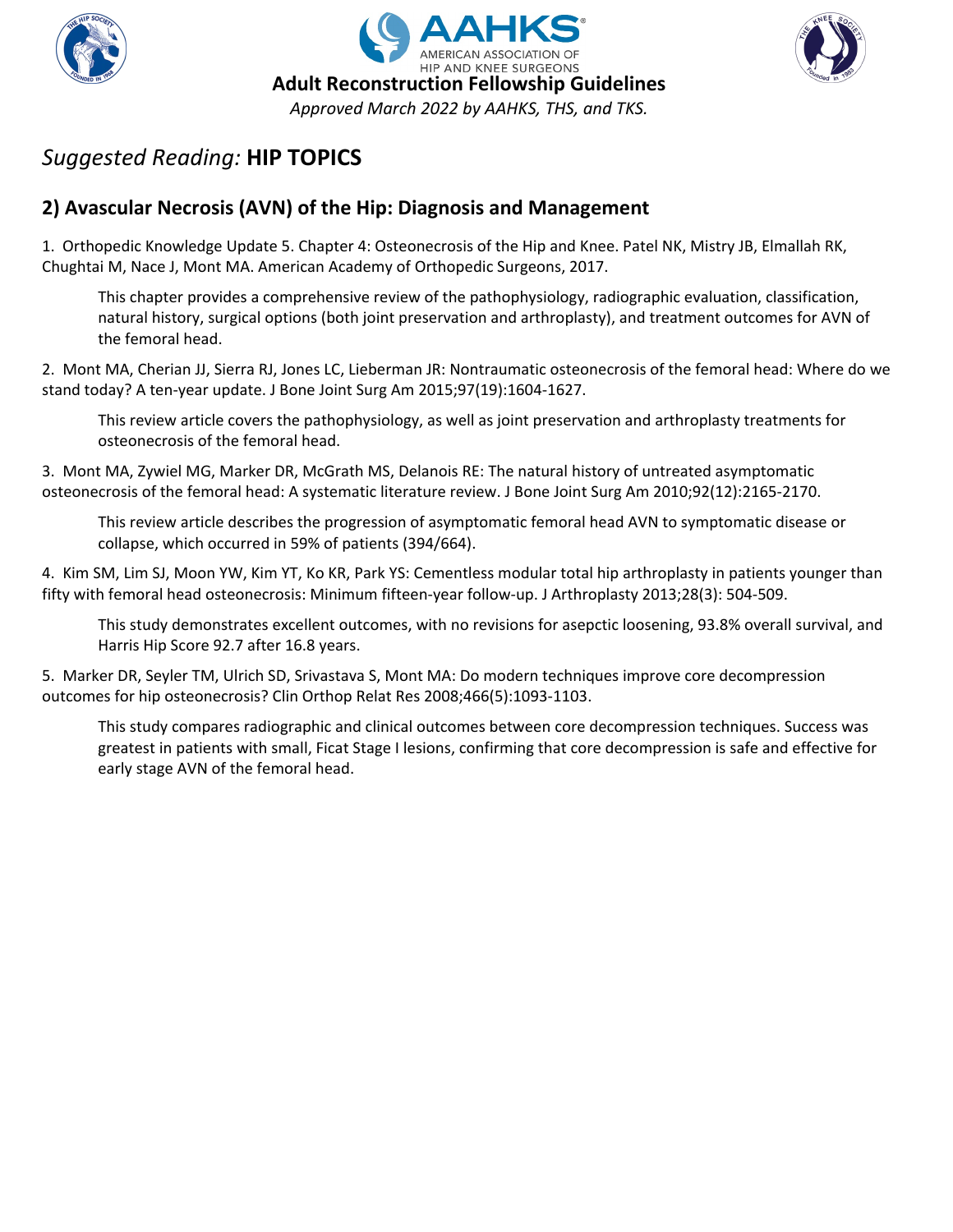





## **3) THA Femoral Revision: Bone Loss Classification & Management**

*Credit: Eric Smith, MD*

1. Orthopedic Knowledge Update 6, Chapter 37. Revision Total Hip Arthroplasty. Lewallen DG. American Academy of Orthopaedic Surgeons, 2021

This updated chapter provides a thorough review of femoral defects and treatment options. The bone loss classification used in this chapter is based on the Paprosky classification, which is introduced in Chapter 33 of this same review text. The management of femoral defects focuses on fully porous coated stems, tapered modular stems, impaction grafting, allograft-prosthetic-composite (APC) and proximal femoral replacements.

2. Orthopaedic Knowledge Update 5, Chapter 34. Revision Total Hip Arthroplasty. Pages 453-471. Albers A. et al. AAOS, 2017.

This chapter provides a thorough review of the management of femoral revisions. This management spans fully porous coated stems, tapered modular stems, impaction grafting, allograft-prosthetic-composite (APC) and proximal femoral replacements.

3. JAAOS. Oct 2013, volume 21, issue 10 p 601-612. Femoral Bone Loss in Revision Total Hip Arthroplasty: Evaluation and Management. Sheth, Neil P. MD; Nelson, Charles L. MD; Paprosky, Wayne G. MD

This review article provides a comprehensive overview of the Paprosky classification for femoral defects as well as clear examples of typical solutions to the femoral defects. This review article also details clinical outcome papers based on the method of fixation and stem design used for femoral revision.

4. Rodriguez JA, Deshmukh AJ, Robinson J, et al: Reproducible fixation with a tapered, fluted, modular, titanium stem in revision hip arthroplasty at 8-15 years follow-up. J Arthroplasty 2014;29(9suppl):214-218.

In this retrospective study, 71 hips received a tapered fluted modular titanium stem for revision THA, and 79% had Paprosky type 3A or worse femoral defects. All stems were osseointegrated distally; two hips subsided greater than5 mm, 68% of hips had evidence of bony reconstitution, and 21% demonstrated diaphyseal stress shielding.

5. Revision Total Hip Arthroplasty Study Group: A comparison of modular tapered versus modular cylindrical stems for complex femoral revisions. J Arthroplasty 2013;28(8suppl):71-73.

In a multicenter review of 105 femoral revisions in patients with Paprosky type III/IV femoral defects using modular titanium stems, either tapered fluted or cylindrical, with an average follow-up of 5 years, the tapered component group had fewer osseointegration failures (1.6% versus 15.9%) and fewer re-revisions (4.9% versus 22.7%), despite having had more severe femoral defects.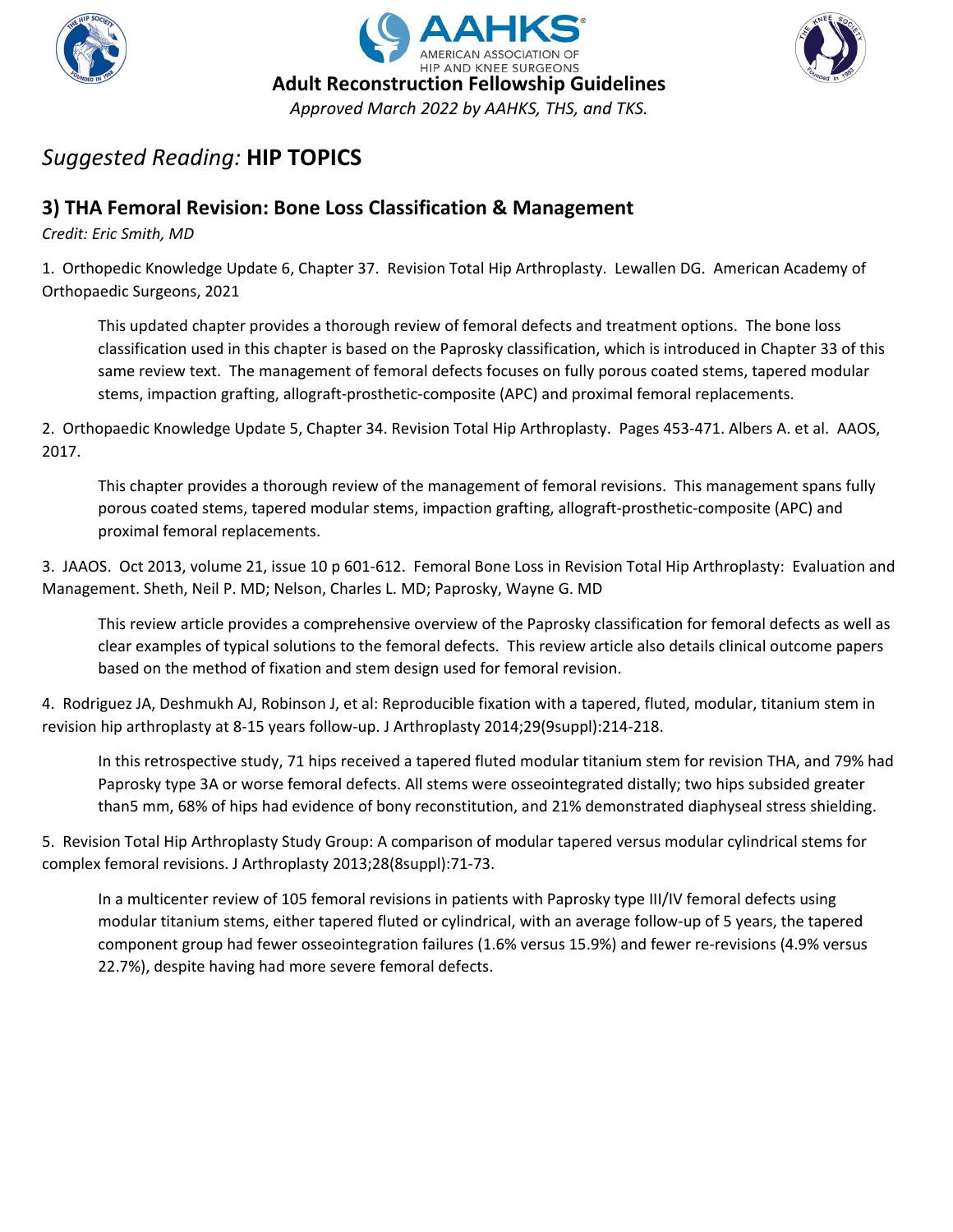





## **4) Bearings in THA: Polyethylene History, Osteolysis, Poly Exchange, Ceramics, COC**

- 1. Orthopaedic Knowledge Update 5, Chapter 28: Surgical Approaches and Bearing Surfaces (pg. 345). AAOS, 2017.
- 2. Orthopaedic Knowledge Update 5, Chapter 29: The Biological Response to Bearing Materials (pg. 367). AAOS, 2017.

3. History and systematic review of wear and osteolysis outcomes for first-generation highly crosslinked polyethylene (PMID 21431461)

Clinical study demonstrating advantage of cross-linked polyethylene over historical polyethylene.

4. Cross-linked compared with historical polyethylene in THA: an 8-year clinical study (PMID 19030941)

Clinical study demonstrating advantage of cross-linked polyethylene over historical polyethylene

5. Comparison of ten-year survivorship of hip prostheses with use of conventional polyethylene, metal-on-metal, or ceramic-on-ceramic bearings (PMID 23032586)

- 6. Isolated Head and Liner Exchange in Revision Hip Arthroplasty (PMID 28291145)
- 7. Early failure of metal-on-metal bearings in hip resurfacing and large-diameter total hip replacement (PMID 20044676)

Most cited study into the effects of metal debris resulting in eventual implant failure and the operative factors that contribute to increased wear.

- 8. Videos:
	- <https://www.vumedi.com/video/modern-implant-materials-dont-forget-the-host/>
	- <https://www.vumedi.com/video/bearing-case-based-chrome-cobalt-on-hxlpe/>
	- <https://www.vumedi.com/video/avoid-trunnionosis-and-use-ceramic/>
	- https://aahkszoom.s3.amazonaws.com/Focal/FOCAL+Session+23 Jennings.mp4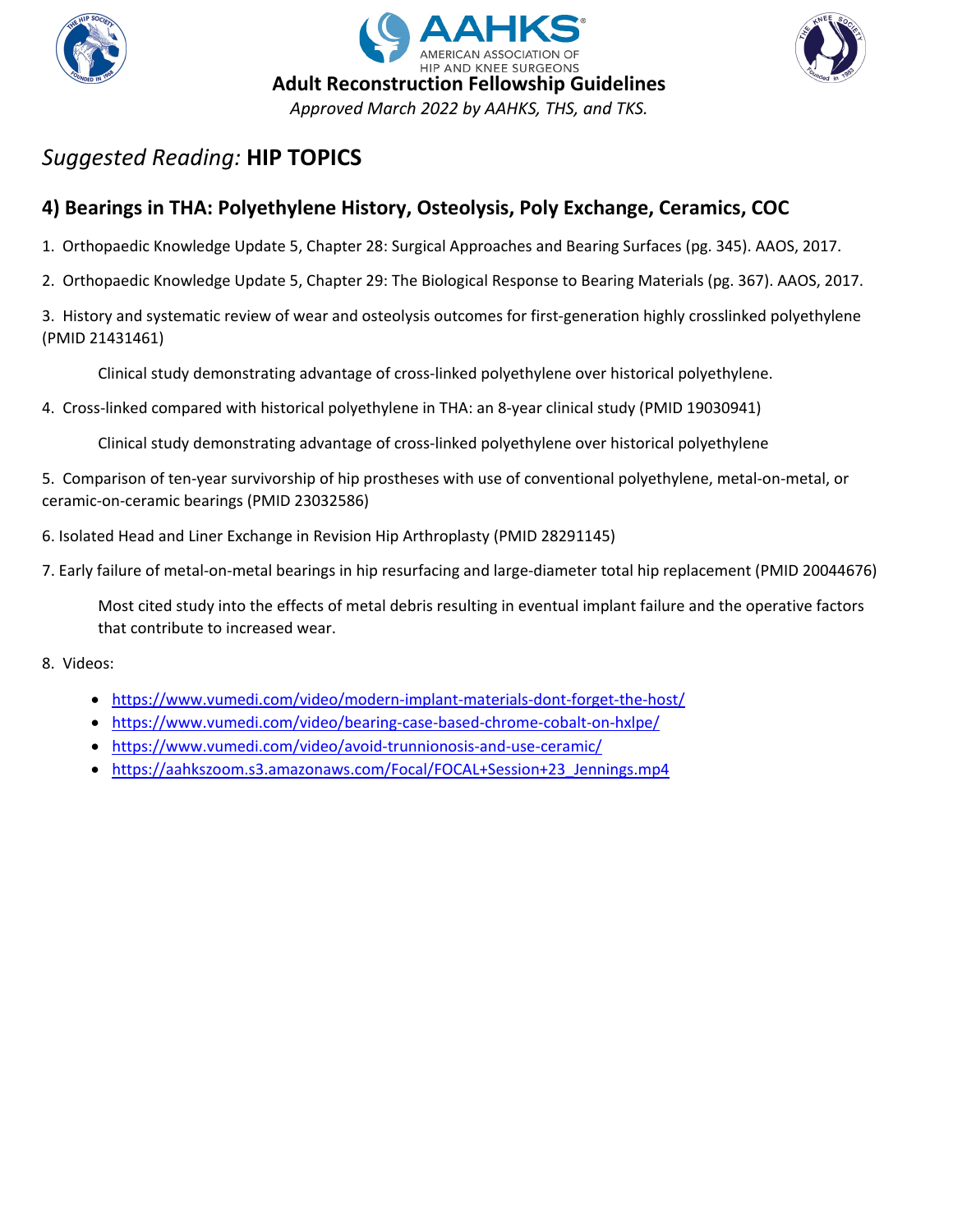





## **5) Infection; Hip Management**

- 1. Orthopaedic Knowledge Update 5, Chapter 34: Revision Total Hip Arthroplasty (pg. 453). AAOS, 2017.
- 2. Orthopaedic Knowledge Update 5, Chapter 35: Complications of Total Hip Arthroplasty (pg. 473). AAOS, 2017.

3. AAOS Clinical Practice Guideline: diagnosis and treatment of periprosthetic joint infections of the hip and knee (PMID 21119143)

4. Diagnosis and management of prosthetic joint infection: clinical practice guidelines by the Infectious Diseases Society of America (PMID 23223583)

- 5. Prosthetic joint infection risk after total hip arthroplasty in the Medicare population (PMID 19493644)
- 6. Infection burden for hip and knee arthroplasty in the United States (PMID 18534466)
- 7. Videos:
	- https://aahkszoom.s3.amazonaws.com/Focal/FOCAL+Session-32 WarthBuller.mp4
	- [https://www.vumedi.com/video/current-consensus-guidelines-for-the-prevention-of-periprosthetic-joint](https://www.vumedi.com/video/current-consensus-guidelines-for-the-prevention-of-periprosthetic-joint-infection/)[infection/](https://www.vumedi.com/video/current-consensus-guidelines-for-the-prevention-of-periprosthetic-joint-infection/)
	- <https://icjr.net/surgeries/acute-periprosthetic-infection-role-for-id-component-retention-with-suppression>
	- <https://www.vumedi.com/video/infected-total-hip-arthroplasty-single-vs-two-stage-technique>

### **6) Infection; Hip Diagnosis**

1. Journal of Arthroplasty. 2018 May 33(5) 1304-1309 *PMID 29551303*

The latest definition of MSIS criteria for hip and knee PJI [latest musculoskeletal infection society consensus summary]

2. JBJS Am 2012 4;94(7) p594-600 *PMID 22488615*

Serum and Synovial fluid analysis for diagnosing PJI in patients with inflammatory arthritis

3. JBJS Am 2017 May 3; 99 (9) 753-759 *PMID 28463919*

Synovial fluid cell count for diagnosis of Chronic PJI hip- [study validating the use of MSIS criteria numbers for hip PJI]

4. CORR 2014 Feb 472(2) 429-9 *PMID 23884798*

The diagnosis of infection in the early post op period after Total hip arthroplasty [threshold criteria for diagnosing an acute post op infection after THA]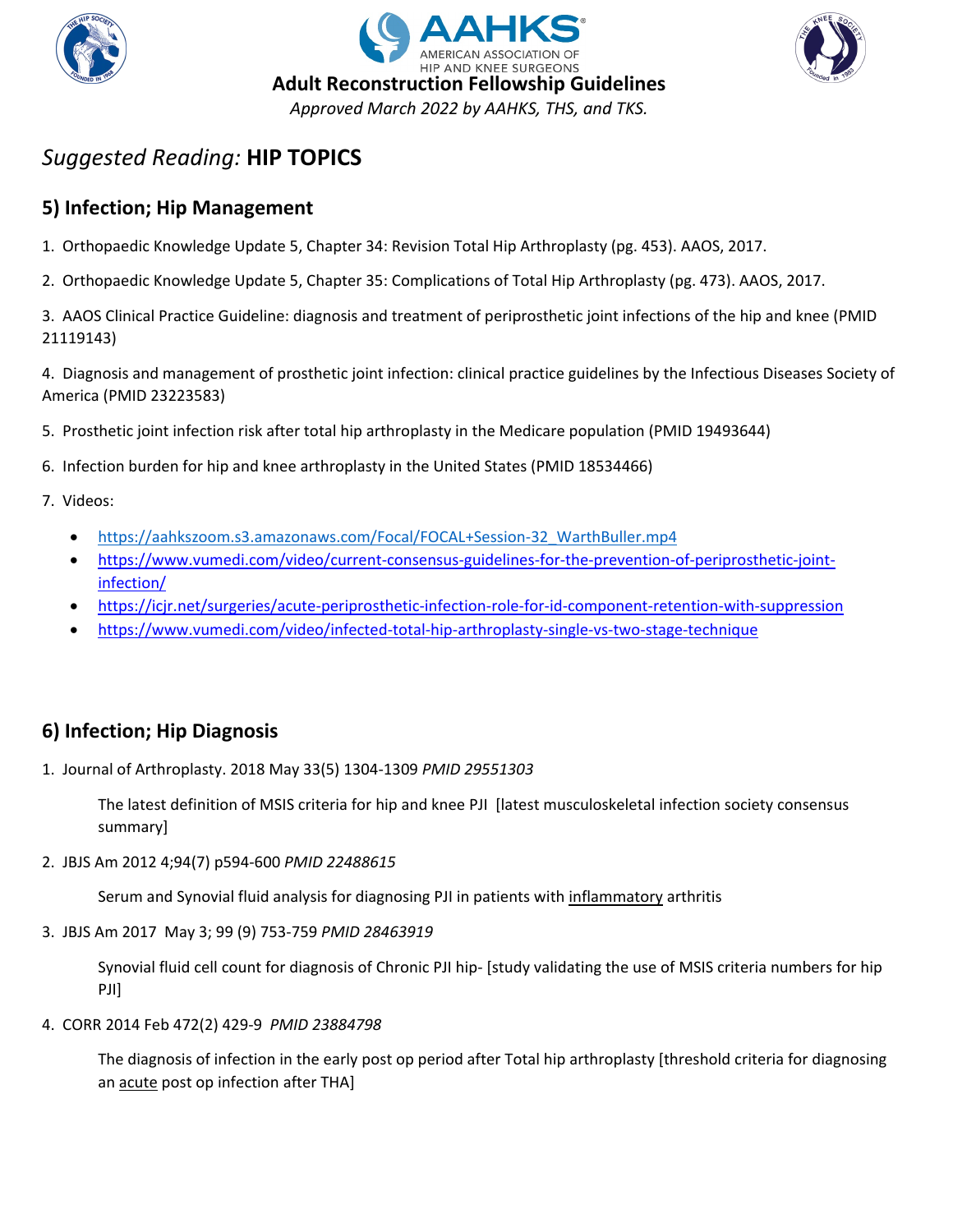





## **7) THA Periprosthetic Fractures**

- 1. Orthopaedic Knowledge Update 5, Chapter 34: Revision Total Hip Arthroplasty (pg. 453). AAOS, 2017.
- 2. Orthopaedic Knowledge Update 5, Chapter 35: Complications of Total Hip Arthroplasty (pg. 473). AAOS, 2017.

3. Treatment of Periprosthetic Femoral Fractures Following Total Hip Arthroplasty with Femoral Component Revision (PMID 14630846)

4. The risk of peri-prosthetic fracture after primary and revision total hip and knee replacement (PMID 21196551)

5. Epidemiology of periprosthetic femoral fractures in 5417 revision total hip arthroplasties: a 40-year experience (PMID 27037428)

6. Periprosthetic fractures around loose femoral components (PMID: 25063746)

7. Principles of treatment for periprosthetic femoral shaft fractures around well-fixed total hip arthroplasty (PMID: 19880678)

- 8. Videos:
	- [https://aahkszoom.s3.amazonaws.com/Focal/FOCAL+Session+8+-+Rothman\\_Dr.+Hozack\\_.mp4](https://aahkszoom.s3.amazonaws.com/Focal/FOCAL+Session+8+-+Rothman_Dr.+Hozack_.mp4)
	- <https://www.vumedi.com/video/periprosthetic-fractures-following-total-hip-arthroplasty/>
	- <https://icjr.net/surgeries/periprosthetic-fracture-in-tha-acetabulum>
	- <https://icjr.net/surgeries/periprosthetic-fractures-of-the-femur-2>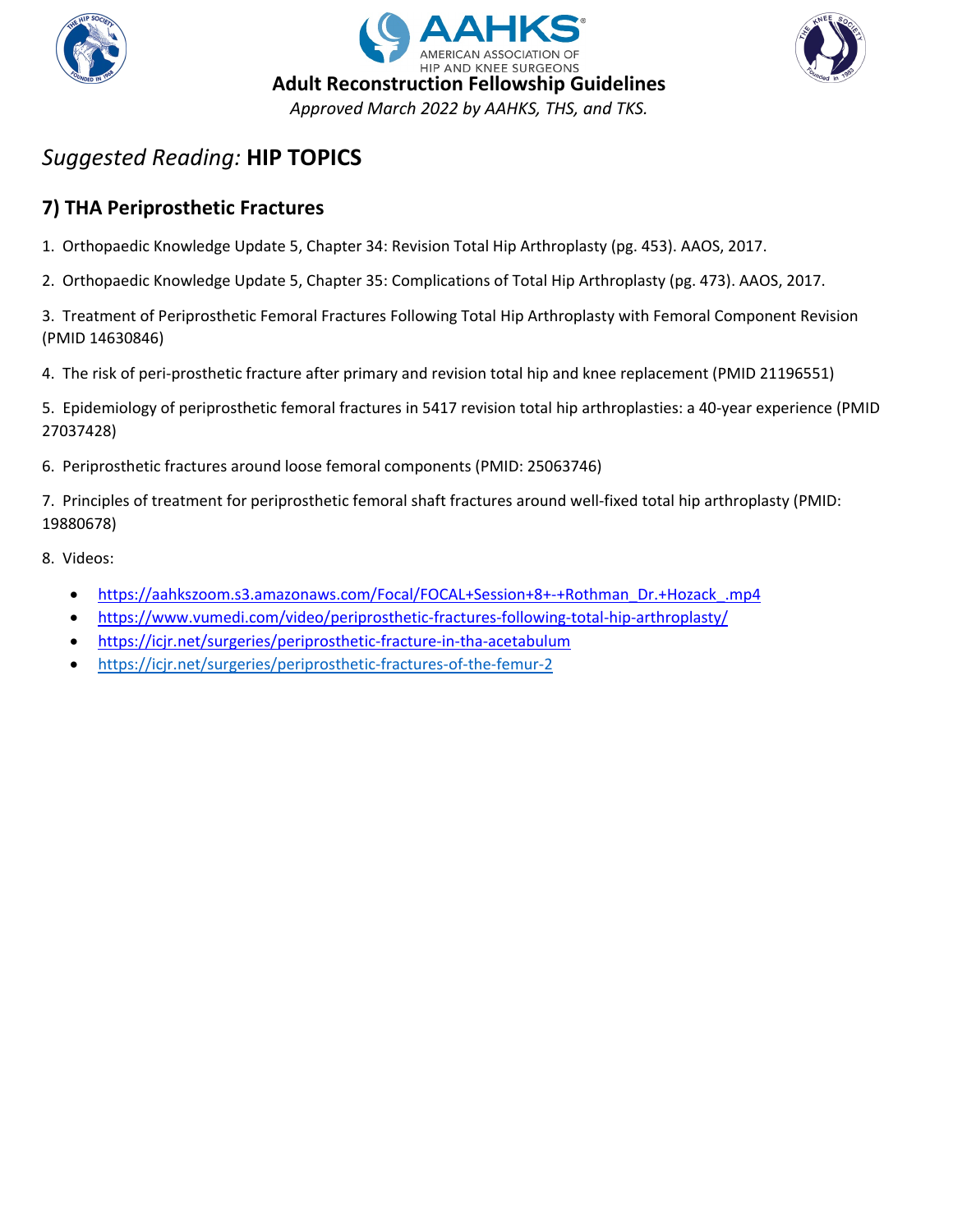





## **8) THA Hip/Spine Interaction**

1. McKnight BM, Trasolini NA, Dorr LD. Spinopelvic Motion and Impingement in Total Hip Arthroplasty. J Arthroplast. 2019;34(7):S53–6.

#### PMID: 30773360

This review article covers important recent research in the topic of spinopelvic motion and its relation to impingement in total hip arthroplasty. The review covers normal and abnormal spinopelvic motion, breaking down the measurements and variations of spinopelvic imbalance including stuck sitting, stuck standing, and neutral stiff. Lastly, it reviews how these types of spinopelvic imbalances affect component positioning, impingement, and ways to avoid potential pitfalls.

2. Heckmann N, McKnight B, Stefl M, Trasolini NA, Ike H, Dorr LD. Late Dislocation Following Total Hip Arthroplasty: Spinopelvic Imbalance as a Causative Factor. J Bone Joint Surg. 2018;100(21):1845–53.

#### PMID: 30399079

This retrospective study examines 20 patients with late dislocations. Spinopelvic motion was assessed for all patients, finding that 8 of 9 anterior dislocations and 10 of 11 posterior dislocations had abnormal spinopelvic motion. Key finding that for every 1 degree decrease in spinopelvic motion, there was a 0.9 degree increase in femoral motion, which resulted in bony impingement and contributed to dislocation in some patients.

3. Eftekhary N, Shimmin A, Lazennec JY, Buckland A, Schwarzkopf R, Dorr LD, et al. A systematic approach to the hip-spine relationship and its applications to total hip arthroplasty. Bone Jt J. 2019;101-B(7):808–16.

#### PMID: 31256658

This review from the Hip-Spine Workgroup systematically covers the measurements and terminology relating to spinopelvic motion and total hip arthroplasty. It furthermore provides a basic set of guidelines for identification, evaluation and proper treatment of patients spinal deformity and spinal stiffness with suggestions for intraoperative techniques to mitigate instability risks.

#### 4. Videos:

- FOCAL Understanding the Spinopelvic Relationship in THA [https://aahkszoom.s3.amazonaws.com/Focal/FOCAL+Webinar+6\\_Dennis%2C+Kleeman%2C+Jennings.mp4](https://aahkszoom.s3.amazonaws.com/Focal/FOCAL+Webinar+6_Dennis%2C+Kleeman%2C+Jennings.mp4)
- FOCAL Hip-Spine Relationship in THA [https://aahkszoom.s3.amazonaws.com/Focal/FOCAL+Session+10+-+NYU\\_Dr.+Schwarzkopf.mp4](https://aahkszoom.s3.amazonaws.com/Focal/FOCAL+Session+10+-+NYU_Dr.+Schwarzkopf.mp4)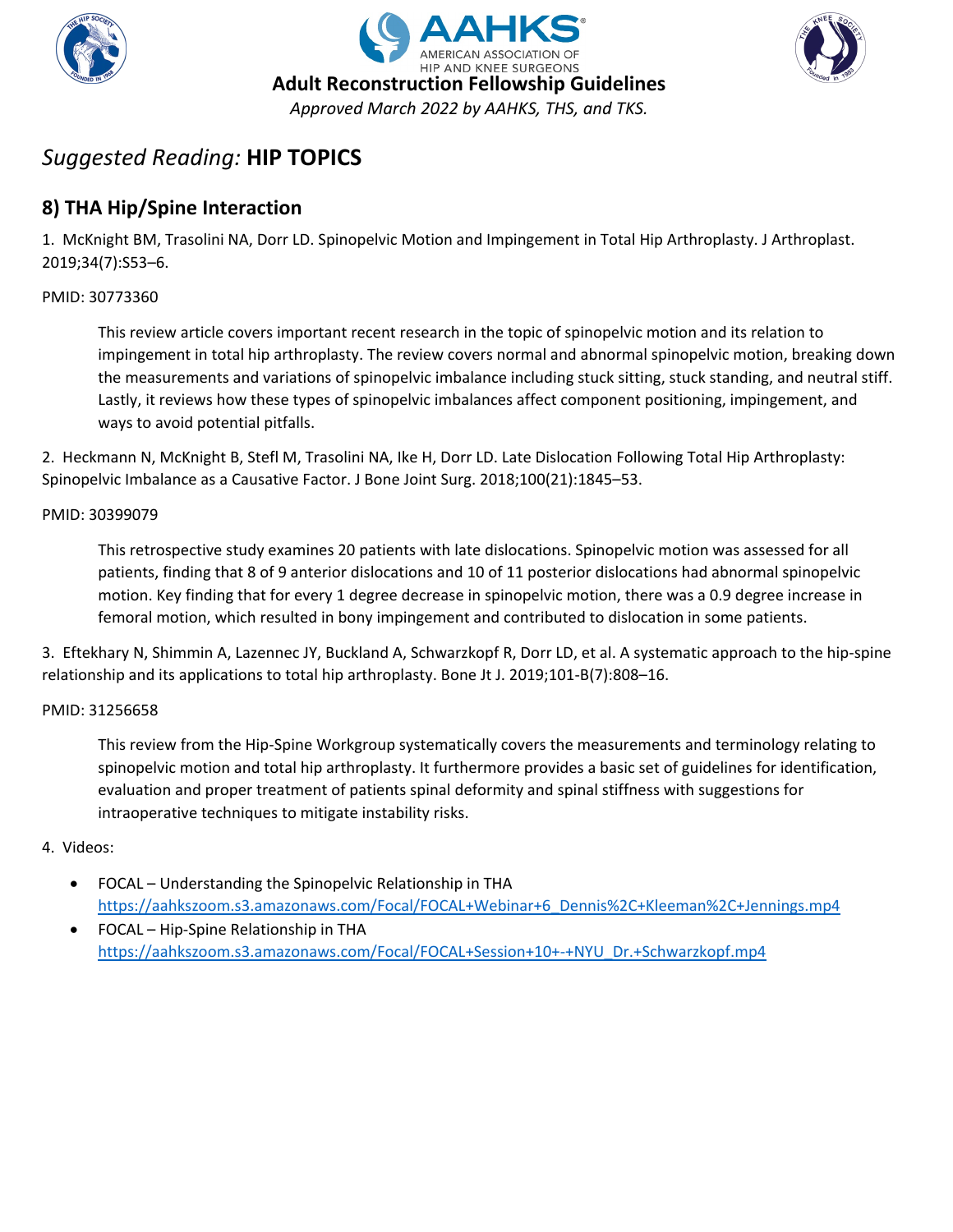





## **9) THA Complications: Nerve Injuries, Leg Length Discrepancy, Heterotopic Ossification**

1. Orthopaedic Knowledge Update 5, Chapter 35: Complications of Total Hip Arthroplasty (pg. 473). AAOS, 2017. Limb-Length Discrepancy After THA; Heterotopic Ossification; Neurovascular Injuries.

2. Adult Reconstruction Hip 2—Chapter 18: Optimizing Stability and Limb Length

3. Adult Reconstruction Hip 2—Chapter 36: Management of Peripheral Nerve and Vascular Injuries Associated with Total Hip Arthroplasty

4. Zhu Y, Zhang F, Chen W, Zhang Q, Liu S, Zhang Y. Incidence and risk factors for heterotopic ossification after total hip arthroplasty: a meta-analysis. Arch Orthop Traum Su. 2015;135(9):1307–14.

### PMID: 26155968

This study is a meta-analysis of 14 studies of 6468 cases with total hip arthroplasty with 1939 (30%) cases of heterotopic ossification. It identified male gender, cemented implants, bilateral operations, ankylosing spondylitis, and ankylosed hips as significantly increased risk factors for heterotopic ossification. Rheumatoid arthritis was found to be protective. Age, use of NSAIDs, femoral neck fractures, prior hip fracture, hypertrophic osteoarthritis and osteophytes were not found to be risk factors.

5. Park JH, Hozack B, Kim P, Norton R, Mandel S, Restrepo C, et al. Common Peroneal Nerve Palsy Following Total Hip Arthroplasty. J Bone Jt Surg. 2013;95(9):e55.

#### PMID: 23636194

A retrospective review examining 7969 primary and 1601 revision total hip arthroplasties over an eight year period demonstrated 31 common peroneal nerve palsies. One half of patients with a palsy recovered fully. The mean time to recovery was approximately one year for partial and one and a half years for complete palsy. Higher body mass index was noted to be a negative prognostic factor for recovery from the palsy, and those patients who sustained a palsy were significantly younger that those who did not.

6. Plaass C, Clauss M, Ochsner PE, Ilchmann T. Influence of Leg Length Discrepancy on Clinical Results after Total Hip Arthroplasty - A Prospective Clinical Trial. Hip Int. 2011;21(4):441–9.

#### PMID: 21818744

A prospective trial of 94 patients examined the effect of leg length discrepancy on walking ability, limping, pain and patient satisfaction following total hip arthroplasty. Patients with a shortened operative leg demonstrated more limping, lengthening was associated with more pain following THA. Harris Hip Scores were not significantly affected.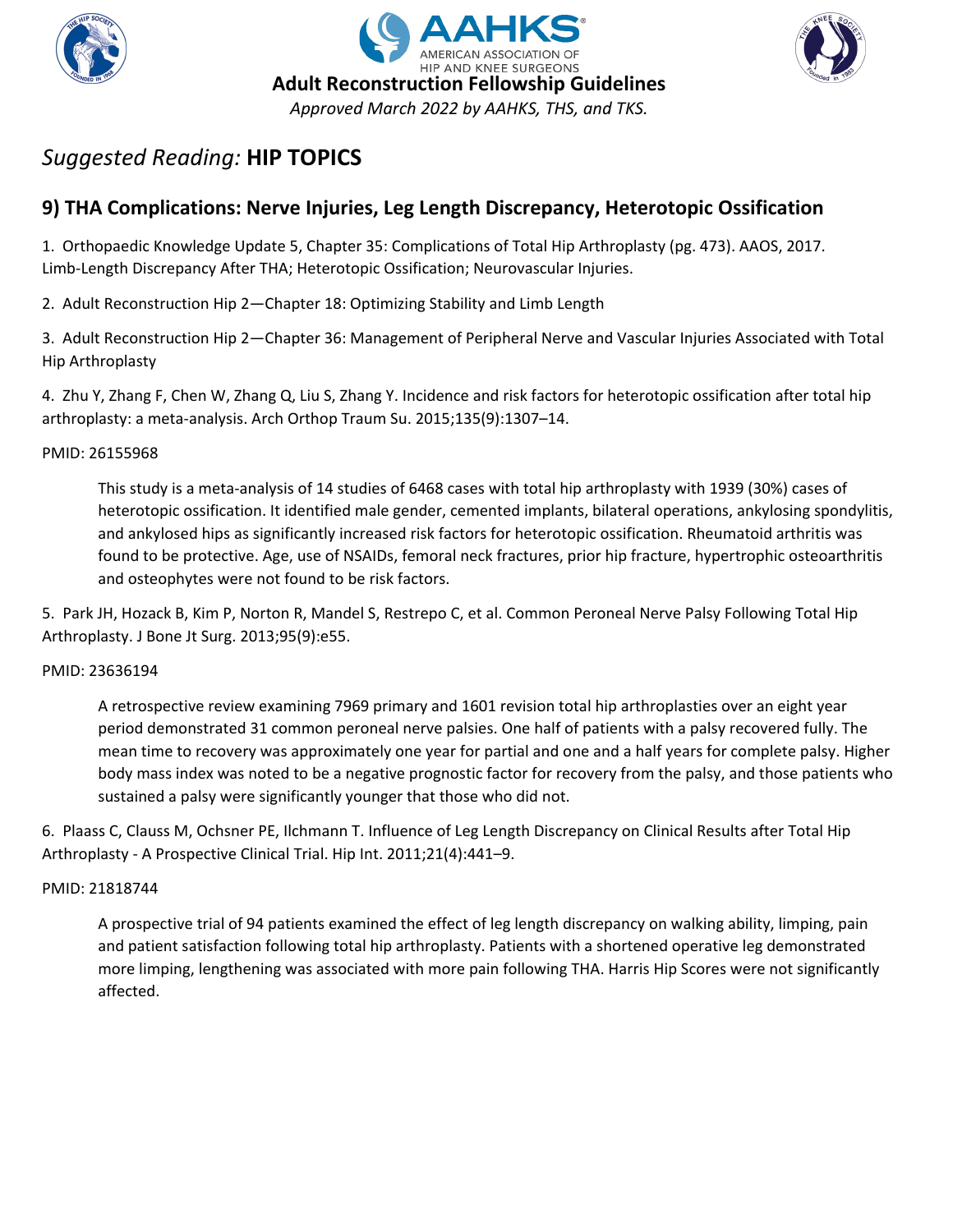





## **10) Hip Fracture Management: ORIF vs. THA**

1. Orthopaedic Knowledge Update 5, Chapter 25: Arthroplasty Management of Hip Fractures: Hemiarthroplasty Versus Total Hip Arthroplasty—Results and Complications, Pages 313-321

2. Okike K, Udogwu UN, Isaac M, Sprague S, Swiontkowski MF, Bhandari M, et al. Not All Garden-I and II Femoral Neck Fractures in the Elderly Should Be Fixed: Effect of Posterior Tilt on Rates of Subsequent Arthroplasty. J Bone Joint Surg Am 2019;101:1852–9[. https://doi.org/10.2106/JBJS.18.01256.](https://doi.org/10.2106/JBJS.18.01256)

Outcomes after fixation of Garden I and II FN fractures have not been uniformly positive, with the rates of revision surgery ranging from 8% to 27%. Complications after fixation of nondisplaced FN fractures include nonunion, fixation failure, osteonecrosis, and femoral shortening causing inferior hip function. For these reasons, arthroplasty is increasingly considered a viable option in the treatment of these fractures, especially in the presence of factors that predispose to failure after fixation

3. Hopley C, Stengel D, Ekkernkamp A, Wich M. Primary total hip arthroplasty versus hemiarthroplasty for displaced intracapsular hip fractures in older patients: systematic review. BMJ 2010;340:c2332. [https://doi.org/10.1136/bmj.c2332.](https://doi.org/10.1136/bmj.c2332)

Systematic review and metanalysis of 15 RCTs including 1890 patients comparing outcomes of hip hemiarthroplasty versus total hip arthroplasty for femoral neck fractures. Single stage total hip arthroplasty may lead to lower reoperation rates and better functional outcomes compared with hemiarthroplasty in older patients with displaced femoral neck fractures.

4. Dolatowski FC, Frihagen F, Bartels S, Opland V, Šaltytė Benth J, Talsnes O, et al. Screw Fixation Versus Hemiarthroplasty for Nondisplaced Femoral Neck Fractures in Elderly Patients: A Multicenter Randomized Controlled Trial. J Bone Joint Surg Am 2019;101:136–44.<https://doi.org/10.2106/JBJS.18.00316>

In this multicenter RCT, hemiarthroplasty was not found to be superior to screw fixation in reestablishing hip function as measured by the HHS (the primary outcome). However, hemiarthroplasty led to improved mobility and fewer major reoperations. The findings suggest that certain elderly patients with a nondisplaced femoral neck fracture may benefit from being treated with a latest-generation hemiarthroplasty rather than screw fixation.

5. Afaq S, O'Hara NN, Schemitsch EH, Bzovsky S, Sprague S, Poolman RW, et al. Arthroplasty Versus Internal Fixation for the Treatment of Undisplaced Femoral Neck Fractures: A Retrospective Cohort Study. J Orthop Trauma 2020;34 Suppl 3:S9–14. [https://doi.org/10.1097/BOT.0000000000001940.](https://doi.org/10.1097/BOT.0000000000001940)

A retrospective cohort study that included over 2000 patients suggested that arthroplasty for a FNF may reduce the risk of mortality and reoperation at 24 months compared with internal fixation of undisplaced fractures. This finding is counter to many current surgical practices but consistent with a mounting body of evidence. Before widespread adoption of arthroplasty for undisplaced fractures, these results should be confirmed in a definitive comparative trial.

### 6. Videos

• <https://www.vumedi.com/video/optimal-management-of-the-displaced-femoral-neck-fractures-in-the-elderly/>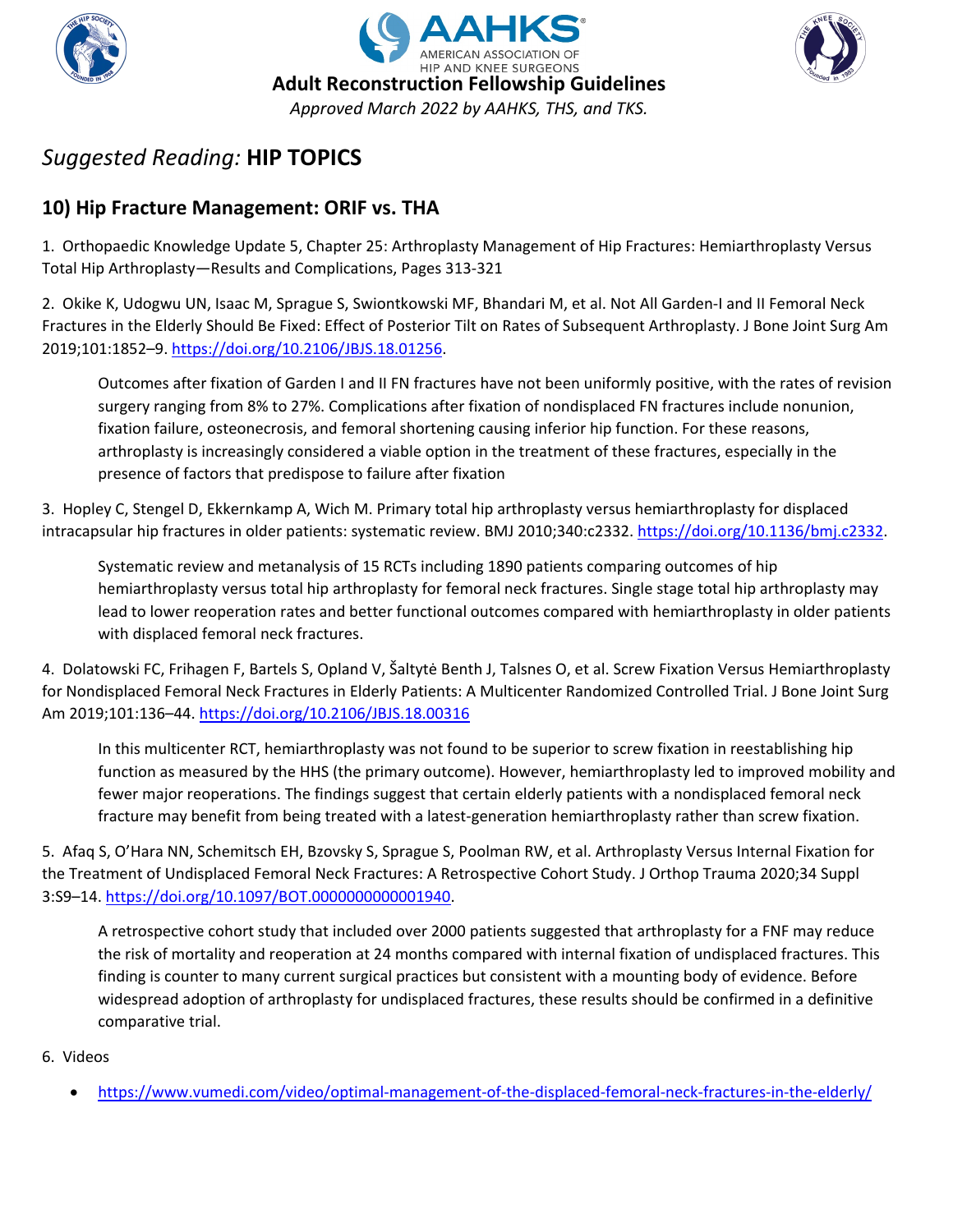





### **11) Hip Instability, Diagnosis and Management**

- 1. Orthopaedic Knowledge Update 5, Chapter 1: Imaging of the Hip and Knee for Primary and Revision Arthroplasty
- 2. Advanced Reconstruction Hip 2, Chapter 7: Primary Total Hip Arthroplasty: Preoperative Planning and Templating
- 3. JBJS Rev. 2016 May 17;4(5):01874474-201605000-00001. PMID: 27490215
- 4. J Bone Joint Surg Am. 2013 Sep 18;95(18):e133. PMID: 24048564
- 5. J Bone Joint Surg Am. 2017. PMID: 29206797

### **12) Failed MOM and Corrosion in THA: Diagnosis, Workup, Management**

- 1. Orthopaedic Knowledge Update 5, Chapter 35: Complications of Total Hip Arthroplasty
- 2. Advanced Reconstruction Hip 2, Chapter 40: Revision Total Hip Arthroplasty: Indications and Contraindications
- 3. J Bone Joint Surg Am. 2014. PMID: 24382732
- 4. J Bone Joint Surg Am. 2021 Jan 7 PMID: 33411461
- 5. J Bone Joint Surg Am. 2013 Nov 6;95(21):e163. PMID: 24196475

### **13) Fixation and Stem Design: Cemented vs. Cementless Hip**

- 1. Orthopaedic Knowledge Update 5, Chapter 30: Primary Total Hip Arthroplasty
- 2. JAAOS 2019 Feb 15;27(4):119-127 PMID 30531379
- 3. JAAOS 2020 Jul 15;28(14):586-594 PMID 32692094
- 4. CORR. 2018 Jul;476(7):1428-1437 PMID 29683803 & 32271174
- 5. CORR. 2013 Nov;471(11):3588-95. PMID 23873609
- 6. BJJ 2017 Jan;99-B(1 Supple A):50-59. PMID 28042119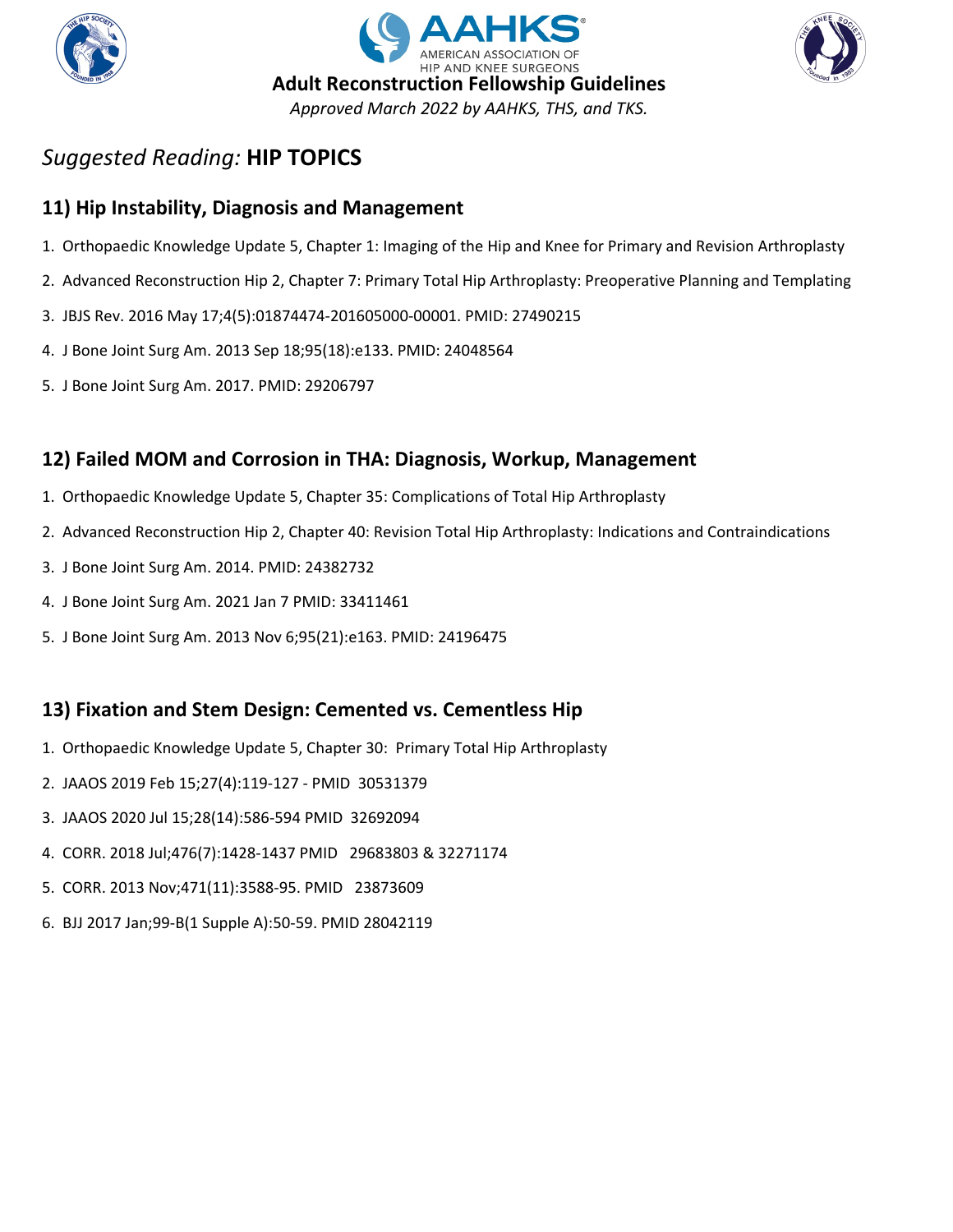





## **14) Workup and Management of Painful THA**

- 1. Orthopaedic Knowledge Update 5, Chapter 35: Complications of Total Hip Arthroplasty
- 2. JOA. 2020 Jul 2;S0883-5403(20)30801-9. PMID 32778414
- 3. JOA. 2019 May;34(5):912-919 PMID 30773357
- 4. JAAOS 2018 Oct 15;26(20):717-72 PMID 30138292
- 5. Int Orthop. 2013 Jan;37(1):1-7. PMID 23180100
- 6. JOA. 2019 Sep;34(9):2184-2191. PMID 31147246

## **15) Hip Arthrodesis and Resurfacing: Indications, Conversions, Outcomes**

- 1. Orthopaedic Knowledge Update 5, Chapter 27: Alternatives to Conventional Total Hip Arthroplasty for Osteoarthritis Osteotomies and resurfacing are covered in this chapter, but not arthrodesis.
- 2. JAAOS 2010 May;18(5):306-14. PMID: 20435881
- 3. JAAOS. 2011 Dec;19(12):737-45 PMID: 22134206
- 4. JOA 2013 Oct;28(9):1596-602. PMID: 23523503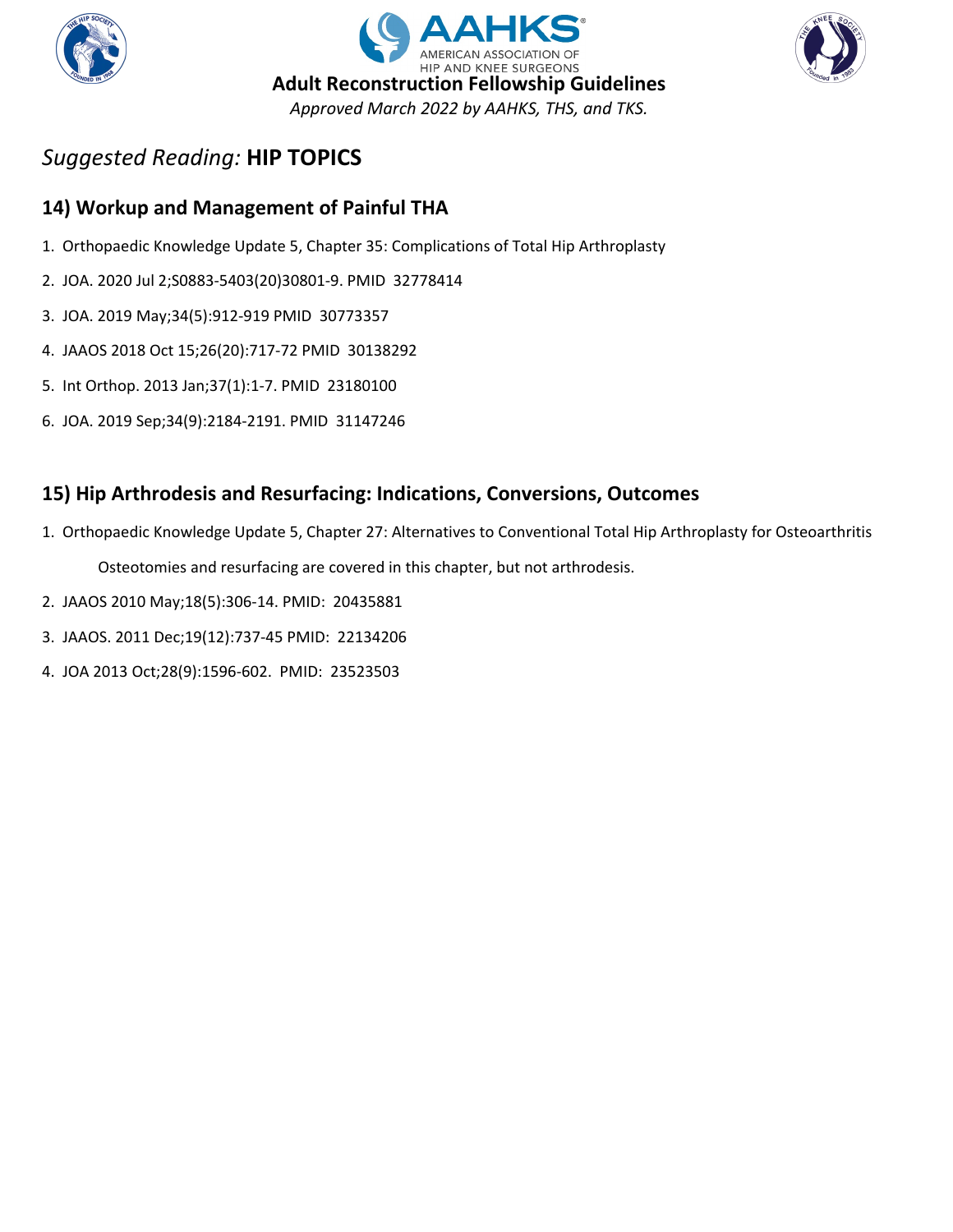





## **16) Hip Biomechanics, Imaging, THA Indications and Templating**

1. Advanced Reconstruction Hip 2, Chapter 1: Primary Total Hip Arthroplasty: Posterolateral Approach and Extensile Methods. Matthew P. Abdel, MD.

2. Advanced Reconstruction Hip 2, Chapter 29: Total Hip Arthroplasty: Inflammatory Arthritis and Other Conditions Affecting Bone Quality. Michael E. Berend, MD.

3. Advanced Reconstruction Hip 2, Chapter 61: Femoral Revision: Impaction Bone Grafting and Cement. Andrew J. Timperley, MD (UK); Jonathan R. Howell, MD (UK).

4. Della Valle AG, Padgett DE, Salvati EA. Preoperative Planning for Primary Total Hip Arthroplasty. Journal of the American Academy of Orthopaedic Surgeons. 2005;13(7):455–462. PMID: 16272270

5. Iorio R, Siegel J, Specht LM, Tilzey JF, Hartman A, Healy WL. A comparison of acetate vs digital templating for preoperative planning of total hip arthroplasty: is digital templating accurate and safe? J Arthroplasty. 2009 Feb;24(2):175- 9. doi: 10.1016/j.arth.2007.11.019. Epub 2008 Mar 28. PMID: 18534425.

6. Maloney WJ, Keeney JA. Leg length discrepancy after total hip arthroplasty. J Arthroplasty. 2004 Jun;19(4 Suppl 1):108- 10. doi: 10.1016/j.arth.2004.02.018. PMID: 15190563.

7. Videos:

• Preoperative Planning and Templating in THA <https://www.vumedi.com/video/preoperative-planning-and-templating-in-tha/>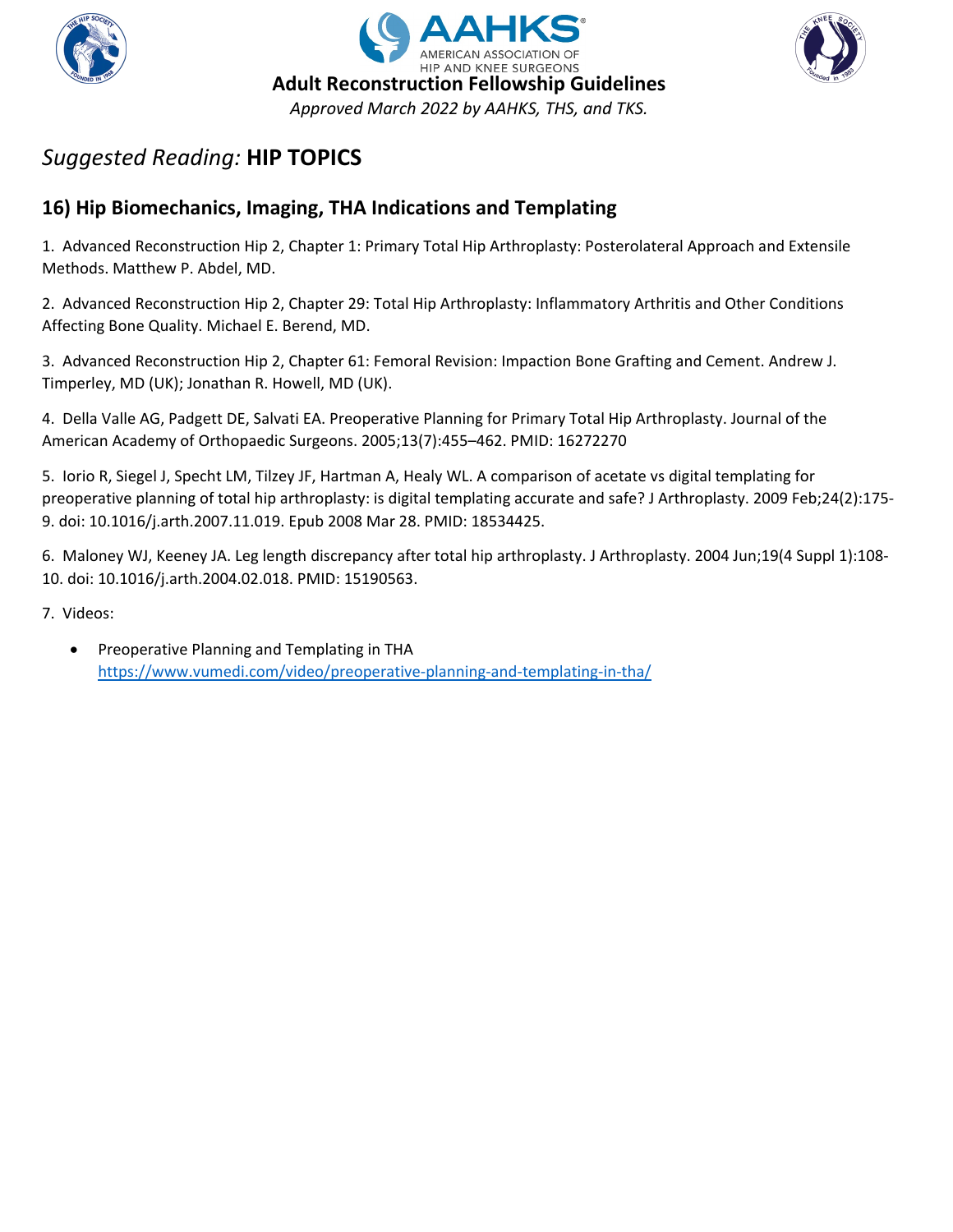





## **17) Non-Arthroplasty Management of the Hip: Workup and Management—Arthroscopy, Surgical Dislocation, Osteotomy**

1. Advanced Reconstruction Hip 2, Chapter 52: Acetabular Revision: Triflange Cups. Jason M. Jennings, MD, DPT; Raymond H. Kim , MD; Douglas A. Dennis, MD.

2. Advanced Reconstruction Hip 2, Chapter 53: Acetabular Revision With Cup-Cage Constructs. James A. Browne, MD; David G. Lewallen, MD.

3. Advanced Reconstruction Hip 2, Chapter 54: Pelvic Discontinuity Femur. Jeremy M. Gililland, MD; Robert B. Jones, MD; Christopher E. Pelt, MD; Christopher L. Peters, MD.

4. Advanced Reconstruction Hip 2, Chapter 55: Femoral Revision: Overview and Strategy. John J. Callaghan, MD.

5. Draovitch P, Edelstein J, Kelly BT. The layer concept: utilization in determining the pain generators, pathology and how structure determines treatment. Curr Rev Musculoskelet Med. 2012 Mar;5(1):1-8. doi: 10.1007/s12178-011-9105-8. PMID: 22371303

6. Tannast M, Siebenrock KA, Anderson SE. Femoroacetabular impingement: radiographic diagnosis--what the radiologist should know. AJR Am J Roentgenol. 2007 Jun;188(6):1540-52. doi: 10.2214/AJR.06.0921. PMID: 17515374.

7. Philippon MJ, Stubbs AJ, Schenker ML, Maxwell RB, Ganz R, Leunig M. Arthroscopic management of femoroacetabular impingement: osteoplasty technique and literature review. Am J Sports Med. 2007 Sep;35(9):1571-80. doi: 10.1177/0363546507300258. Epub 2007 Apr 9. PMID: 17420508.

8. Steppacher SD, Anwander H, Zurmühle CA, Tannast M, Siebenrock KA. Eighty percent of patients with surgical hip dislocation for femoroacetabular impingement have a good clinical result without osteoarthritis progression at 10 years. Clin Orthop Relat Res. 2015 Apr;473(4):1333-41. doi: 10.1007/s11999-014-4025-8. PMID: 25367110

9. Siebenrock KA, Schaller C, Tannast M, Keel M, Büchler L. Anteverting periacetabular osteotomy for symptomatic acetabular retroversion: results at ten years. J Bone Joint Surg Am. 2014 Nov 5;96(21):1785-92. doi: 10.2106/JBJS.M.00842. PMID: 25378505.

10. Ganz R, Huff TW, Leunig M. Extended retinacular soft-tissue flap for intra-articular hip surgery: surgical technique, indications, and results of application. Instr Course Lect. 2009;58:241-55. PMID: 19385538.

11. Videos:

- Hip Preservation Current Concepts and Decision Making Preservation vs. Arthroplasty [https://aahkszoom.s3.amazonaws.com/Focal/FOCAL+Session+13+-+Utah\\_Dr.+Peters.mp4](https://aahkszoom.s3.amazonaws.com/Focal/FOCAL+Session+13+-+Utah_Dr.+Peters.mp4)
- Hip Preservations Surgery [https://aahkszoom.s3.amazonaws.com/Focal/FOCAL+Session+16+-+Mayo\\_Dr.+Sierra.mp4](https://aahkszoom.s3.amazonaws.com/Focal/FOCAL+Session+16+-+Mayo_Dr.+Sierra.mp4)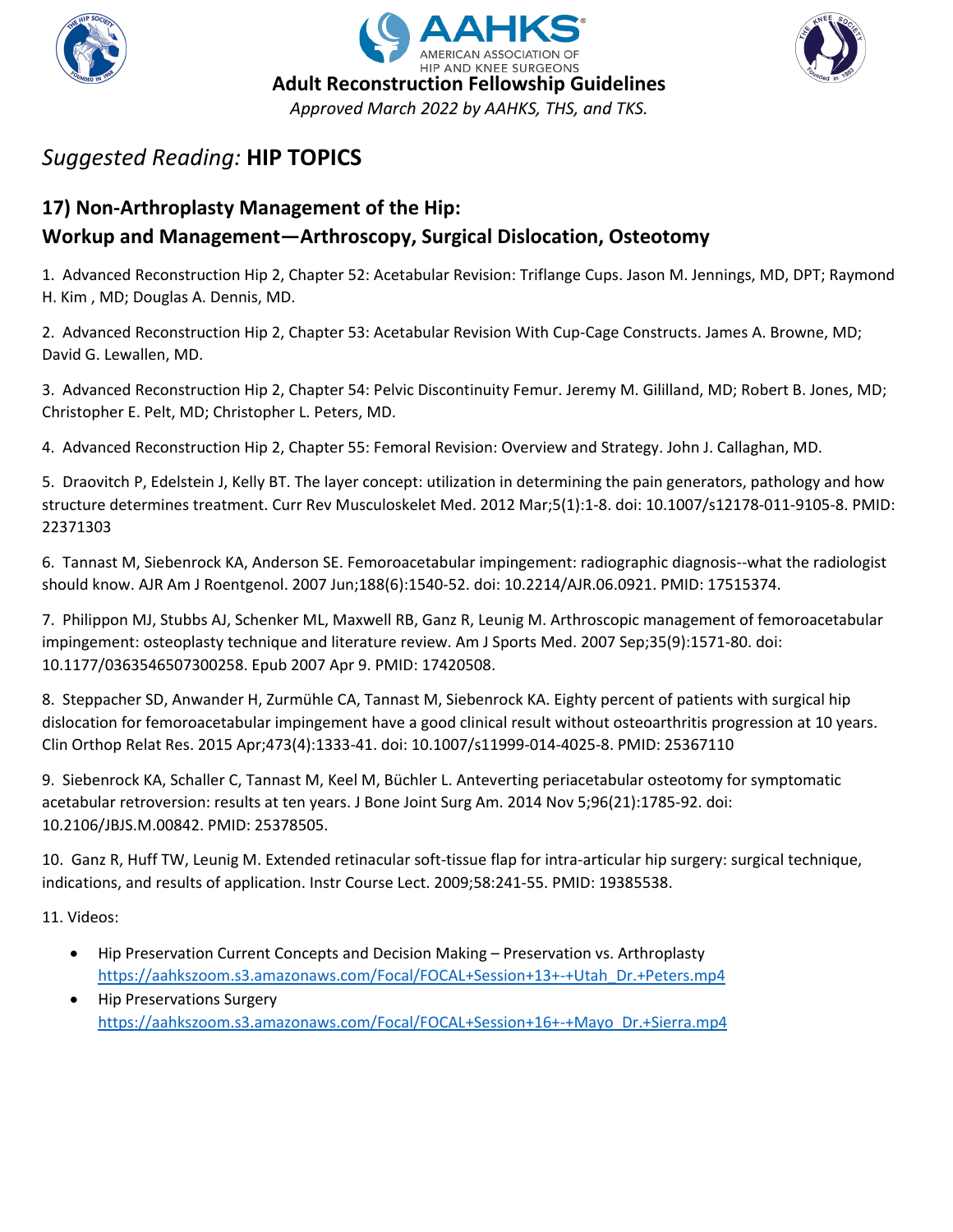





## **18) DDH in THA: Diagnosis, Classification and Management —Sub-troch Osteotomy Indications and Technique**

1. Advanced Reconstruction Hip 2, Chapter 56: Femoral Revision: Component Removal

2. Advanced Reconstruction Hip 2, Chapter 77: Hip Dysplasia

3. Crowe JF, Mani VJ, Ranawat CS. Total hip replacement in congenital dislocation and dysplasia of the hip. J Bone Joint Surg Am. 1979 Jan;61(1):15-23. PMID: 365863.

4. Zhu J, Fernando ND. Classifications in Brief: The Hartofilakidis Classification of Developmental Dysplasia of the Hip. Clin Orthop Relat Res. 2020 Jan;478(1):189-194. PMID: 31135539

5. Mendes DG, Said MS, Aslan K. Classification of adult congenital hip dysplasia for total hip arthroplasty. Orthopedics. 1996 Oct;19(10):881-7. PMID: 8905863

6. Krych AJ, Howard JL, Trousdale RT, Cabanela ME, Berry DJ. Total hip arthroplasty with shortening subtrochanteric osteotomy in Crowe type-IV developmental dysplasia. J Bone Joint Surg Am. 2009 Sep;91(9):2213-21. PMID: 19723999.

7. Greber EM, Pelt CE, Gililland JM, Anderson MB, Erickson JA, Peters CL. Challenges in Total Hip Arthroplasty in the Setting of Developmental Dysplasia of the Hip. J Arthroplasty. 2017 Sep;32(9S):S38-S44. Epub 2017 Feb 22. PMID: 28291651.

8. Videos:

• Challenging Primary THA: Developmental Dysplasia of the Hip <https://www.vumedi.com/video/challenging-primary-tha-developmental-dysplasia-of-the-hip/>